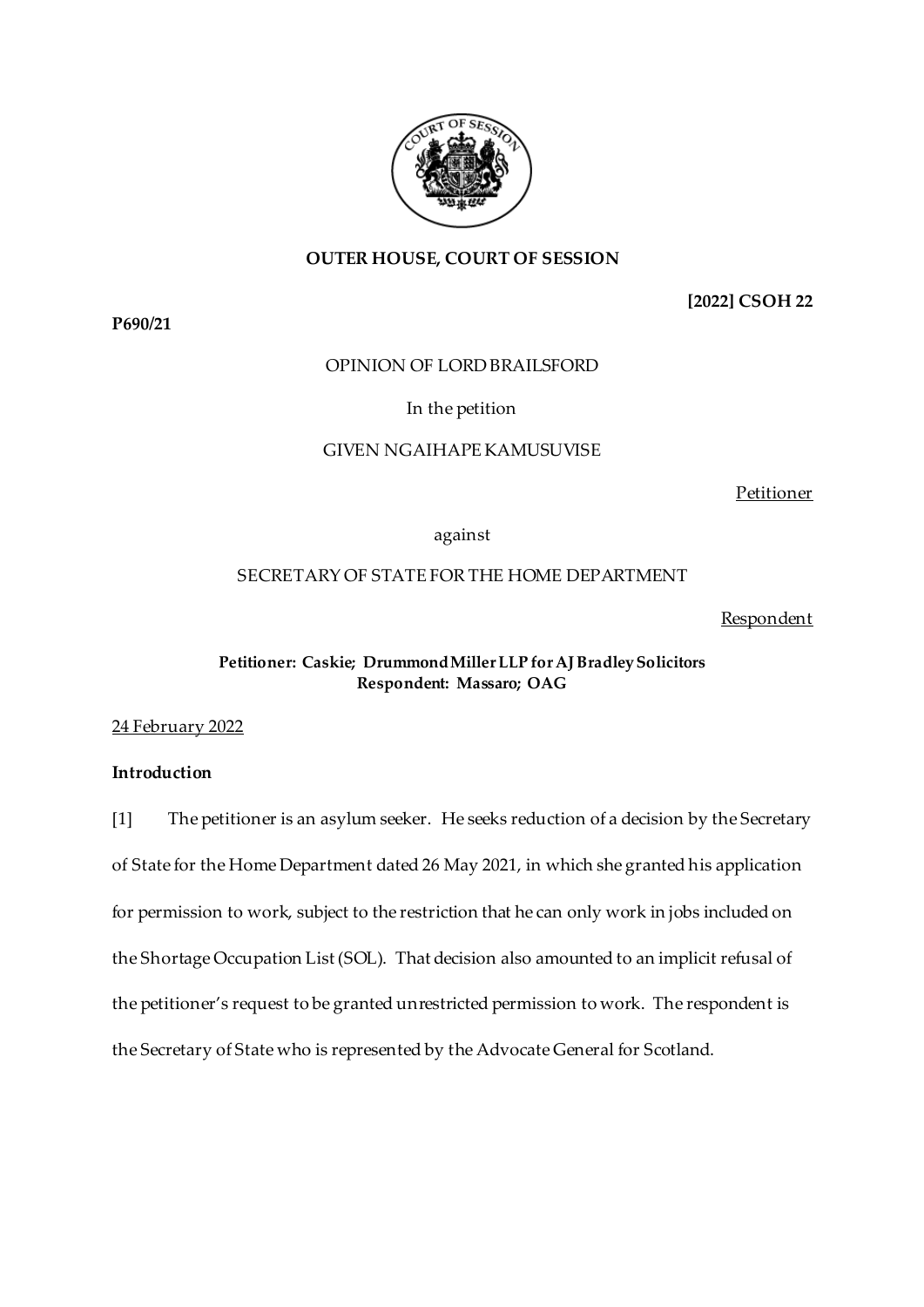### **Background**

[2] In April 2019, the petitioner applied for asylum in the UK. He is a Namibian national. It is not necessary to recite the factual background giving rise to his asylum application, save for that he claims to have been a victim of torture, physical and sexual abuse in his home country. The petitioner applied to the respondent for permission to work on 10 March 2021. Ordinarily, applications for permission to work are granted subject to the restriction that the individual can only take up employment in jobs included on the SOL. However, the petitioner asked the respondent to exercise her "residual discretion" to grant him unrestricted permission to work, with the effect that he could work in jobs not included on the SOL. The reasons for this request were stated as follows:

"Our client is finding failure to work is impacting on his mental health and his mood. He worries about his case. He is […] not able to live openly in Namibia. He was assaulted there. He bears torture marks as per the enclose [sic] medical report from Dr Dignon. It would help him integrate were he able to obtain work. He does not have qualifications which would enable him to apply for a job on the Shortage Occupation List. Kindly exercise your discretion and grant permission to work on jobs outwith the SOL. This would help him in that it would be easier for our client to find work if he was given permission to apply for jobs outside the SOL. He believes he would be a lot happier and less anxious were he afforded permission to work in occupations outside the SOL. In our submission, as per *IJ (Kosovo)* v. *SSHD* [2020] EWHC 3487 (Admin), the Home Office should have a specific policy in this regard."

[3] Appended to the application was a medical report by Dr Neil Dignon, Consultant in Emergency Medicine. The report was prepared just less than two years prior to the petitioner's application and reported that the petitioner suffered from various mental health issues which were said to relate to his claimed experiences in Namibia.

[4] The respondent wrote to the petitioner on 26 May 2021 granting him permission to work, however this was restricted to jobs on the SOL. The decision prima facie does not engage with the petitioner's request for the respondent to exercise her discretion to grant permission to work outside the SOL. The petitioner's request is neither expressly rejected,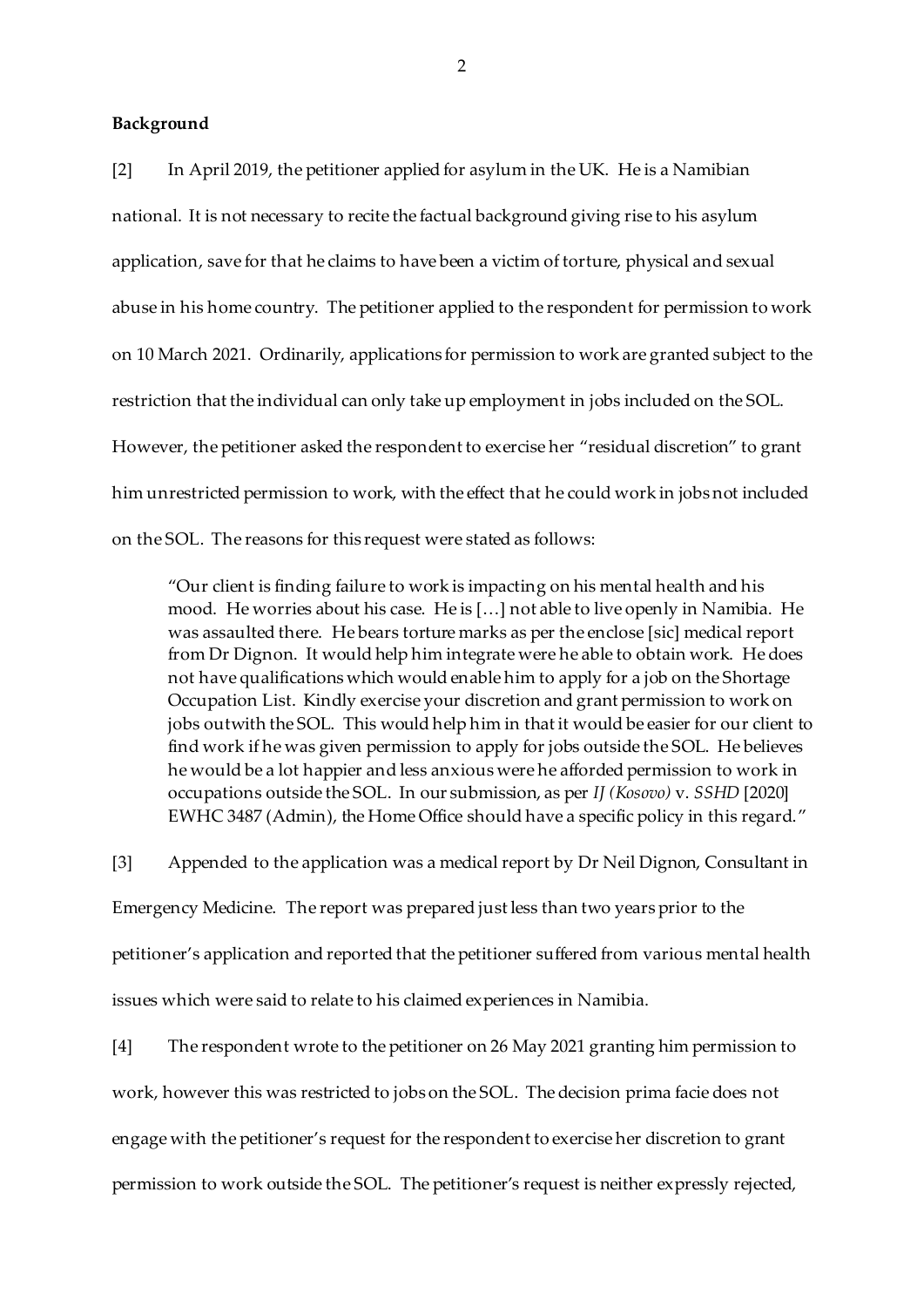nor are reasons provided by the respondent for deciding not to exercise her discretion. The letter purports to be, in effect, a pro forma response granting permission to work and setting out the various conditions that apply.

[5] In response, on 22 June 2021, the petitioner, via his agents, sent a letter to the respondent pursuant to Court of Session Practice Note No. 3 of 2017 ("the Pre-Action Protocol letter"). The petitioner requested that the respondent reconsider her decision of 26 May within two weeks, failing which he would raise judicial review proceedings to challenge it. He argued that the decision was unlawful because it failed to have regard to the terms of the aforementioned judgment in *IJ (Kosovo)* v *Secretary of State for the Home Department* [2021] 1 WLR 2923. In particular, the respondent failed to consider the particular circumstances of the petitioner viz the terms of the medical report, his mental health problems and the benefit that it was said permission to work in jobs outside the SOL would have on him.

[6] On 11 August 2021, the respondent responded to the petitioner's Pre-Action Protocol letter. She advised that enquiries were made with the relevant team of the Home Office who had considered the application. They confirmed that:

"…full consideration has been given as to whether it is appropriate to exercise discretion in the applicant's case, and grant permission to work (PTW) outside of the SOL. In your client's particular case, there is nothing in his request that the decision to restrict work to the SOL is unjustifiable. There is very little if nothing at all to distinguish him from other asylum seekers currently awaiting a decision on international protection. Taking all of the above and the representations made on your client's behalf into consideration in the round, PTW unrestricted to the SOL is refused."

[7] Judicial review proceedings were raised on 3 September 2021, which it is not in dispute came eight days outwith the three month time limit prescribed by section 27A of the Court of Session Act 1998. Having heard the parties at an oral hearing on permission, I was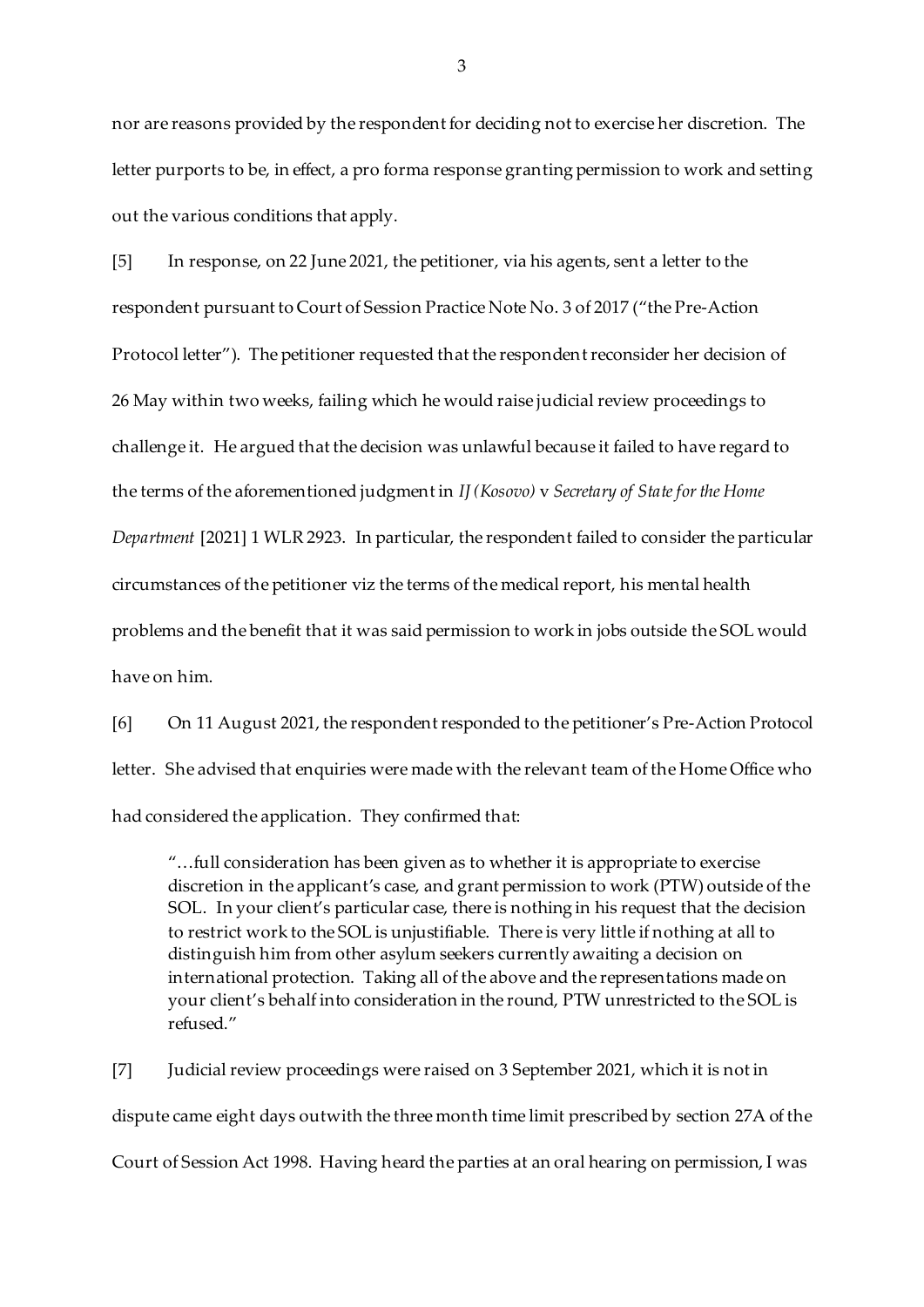satisfied that the petition had a realistic prospect of success in terms of section 27B of the 1998 Act and granted permission for the petition to proceed. I informed the parties that I did not consider that the time bar point should constitute an impediment at the permission stage. However, the respondent's time bar plea remains a live issue upon which a determination must be reached.

### **Legal framework**

[8] Those without a right of abode in the UK are only entitled to work with the permission of the Secretary of State: section 1(2) of the Immigration Act 1971. It is not in dispute that, generally, asylum seekers are not permitted to work whilst decisions on their asylum applications remain outstanding.

[9] However, once an asylum application has been outstanding for a year, it is open to an asylum seeker to apply to the Secretary of State for permission to work. This is set out in paragraph 360 of the Immigration Rules:

"360 An asylum applicant may apply to the Secretary of State for permission to take up employment if a decision at first instance has not been taken on the applicant's asylum application within one year of the date on which it was recorded. The Secretary of State shall only consider such an application if, in the Secretary of State's opinion, any delay in reaching a decision at first instance cannot be attributed to the applicant."

[10] Any decision by the Secretary of State to grant permission to work will normally be subject to restrictions as contained in paragraphs 360A-B:

"360A If permission to take up employment is granted under paragraph 360, that permission will be subject to the following restrictions:

(i) employment may only be taken up in a post which is, at the time an offer of employment is accepted, included on the list of shortage occupations published by the United Kingdom Border Agency (as that list is amended from time to time);

(ii) no work in a self-employed capacity; and

(iii) no engagement in setting up a business.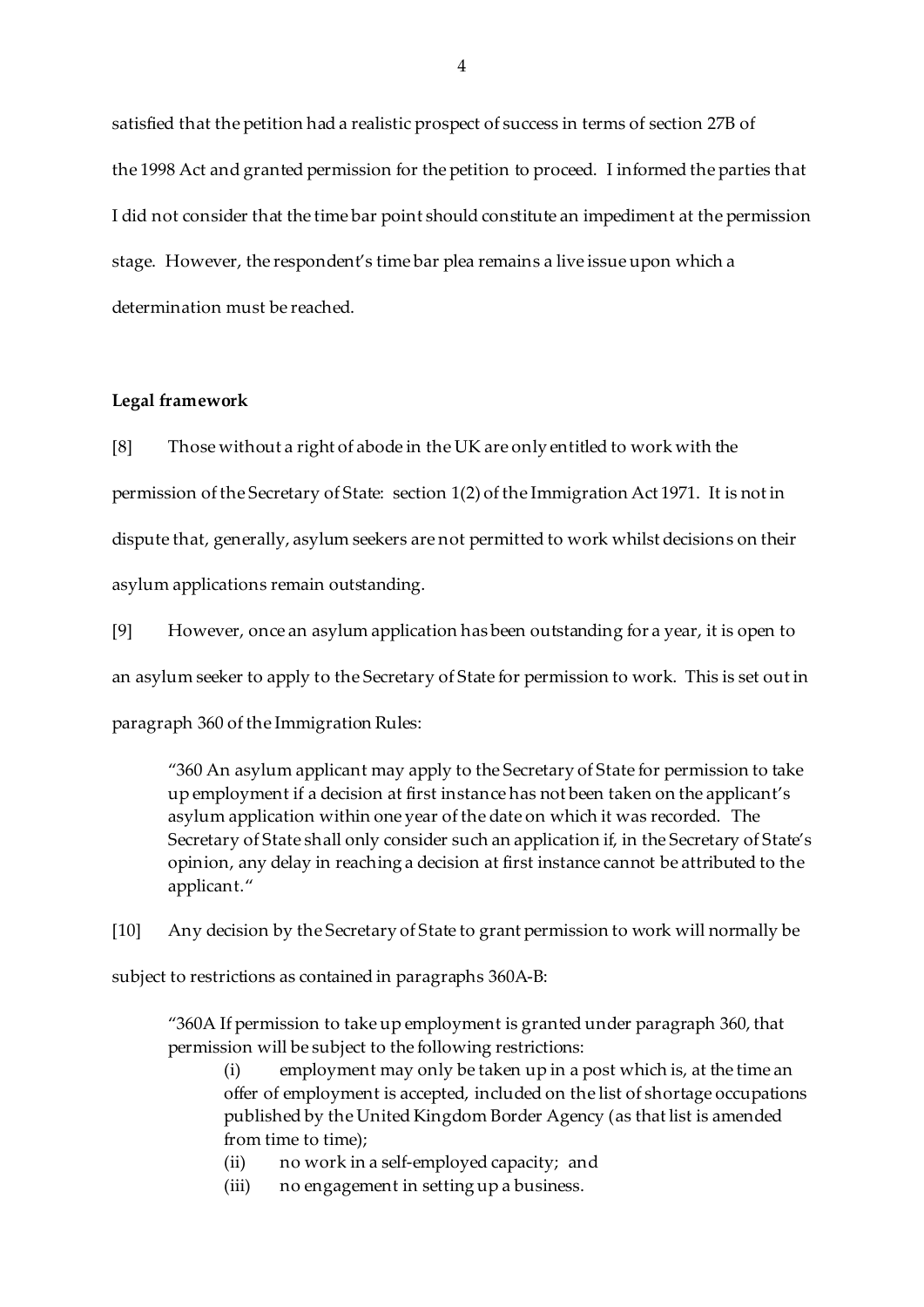360B If an asylum applicant is granted permission to take up employment under paragraph 360 this shall only be until such time as his asylum application has been finally determined"

[11] It is the restriction in paragraph 360A(i) that the court is concerned with in the

present proceedings. In *R (Rostami)* v *Secretary of State for the Home Department* [2013]

EWHC 1494 (Admin), Hickinbottom J provided a helpful summary of the background to

and nature of the SOL:

"44. The 'list of shortage occupations published by the UK Border Agency' (the SOL) which informs the restriction on employment set out in paragraph 360A(i) (for initial applicants) and 360D(i) (for subsequent applicants) is a reference to a list of jobs originally developed under the work permit arrangements, and later as part of the eligibility criteria for Tier 2 (General) Migrants of the Point Based System. Under that system, skilled workers may migrate to the UK for up to three years to undertake work for employers with a sponsorship licence, to do jobs in 'shortage occupations', i.e. jobs that cannot readily be filled from the resident labour market. Other than ministers of religion, elite sportspeople and skilled workers moving from an overseas branch of a company to a UK branch, under the Points Based System only those who are able to undertake such employment are able to come to the UK for the specific purpose of work.

45. The SOL is prepared by the Secretary of State following advice from the Migration Advisory Committee ('the MAC'), an independent non-departmental public body comprising labour market economists and migration experts, commissioned by the UK Government to review the UK labour market to identify where labour market shortages exist in the UK (i.e. as to where there are occupations in which it is not possible to fill vacancies by recourse only to UK nationals, other EU citizens and others with a right to work in the UK), using published methodology which is not challenged in these proceedings. Such occupations are recommended for designation as shortage occupations. It recommended its initial list in September 2008, and has reviewed that list regularly since. The MAC having made its recommendations, the Secretary of State determines the final list. Prior to July 2012, the SOL was incorporated into guidance issued by the Secretary of State, namely the Occupation Codes of Practice: since then, it has been incorporated directly into the Immigration Rules as tables set out in Appendix K (see paragraphs 114 and following below)."

[12] The nature of the jobs included on the SOL is such that it is likely that only very few

asylum seekers will possess the skills or qualifications necessary to occupy positions listed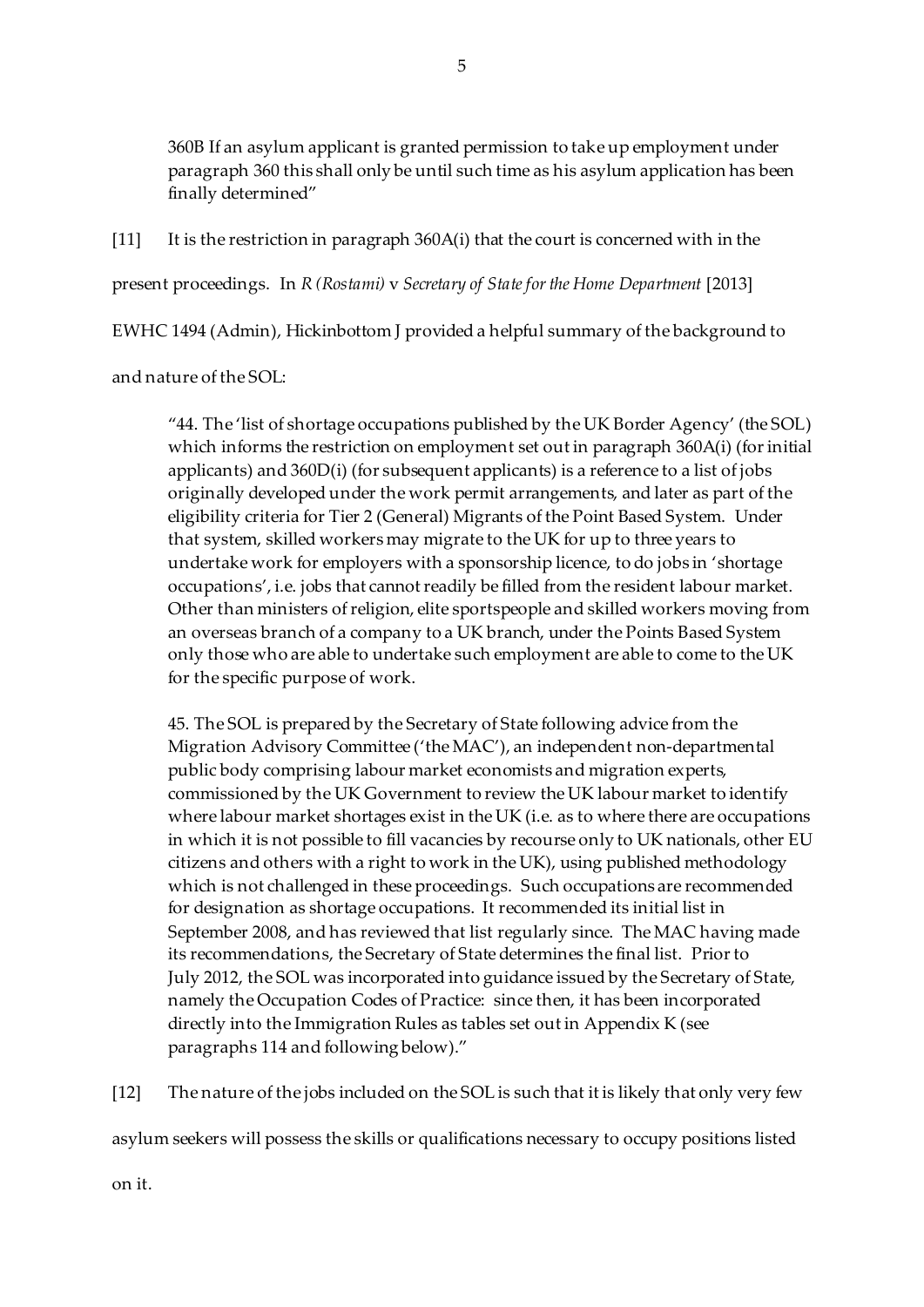[13] It is not in dispute that the Secretary of State's decision on any application under paragraph 360 of the Immigration Rules is a discretionary one. Moreover, the Secretary of State exercises a "residual discretion" meaning discretion to grant permission to work outside the Immigration Rules. The Secretary of State's current policy entitled "Permission to Work and volunteering for asylum seekers" details the basis of this "residual discretion"

at page 16:

"Where the Immigration Rules are not met, it will be justifiable to refuse an application for permission to work unless there are exceptional circumstances raised by the claimant. If caseworkers consider that the circumstances of an application are exceptional they should refer the matter to a technical specialist to review whether the matter should be considered on a discretionary basis (under our residual discretion flowing from Section 3 of the Immigration Act 1971). Such discretion would allow a grant of permission to work, notwithstanding the requirements of the Immigration Rules. What amounts to exceptional circumstances will depend upon the particular facts of each case. A grant of permission to work on a discretionary basis is expected to be rare and only in exceptional circumstances."

[14] The Secretary of State's policy was most recently updated on 4 May 2021 in light of the decision of Bourne J in *IJ (Kosovo)* declaring it unlawful.

### **Submissions**

### *(i) Petitioner*

[15] The petitioner's submissions comprise four main strands. First, he invites the court to exercise its discretion and extend time for the petition to be lodged. The petitioner relies on various factors in support of his submission viz*.* (a) the delay in lodging the petition was short being only eight days, (b) it was due to a simple oversight of the petitioner's agent which cannot be attributed to the petitioner, (c) there is no, or little, prejudice to the respondent whilst the potential prejudice to the petitioner is significant, (d) the petition has substantial merit and (e) the alternative remedy which the respondent suggests, a claim by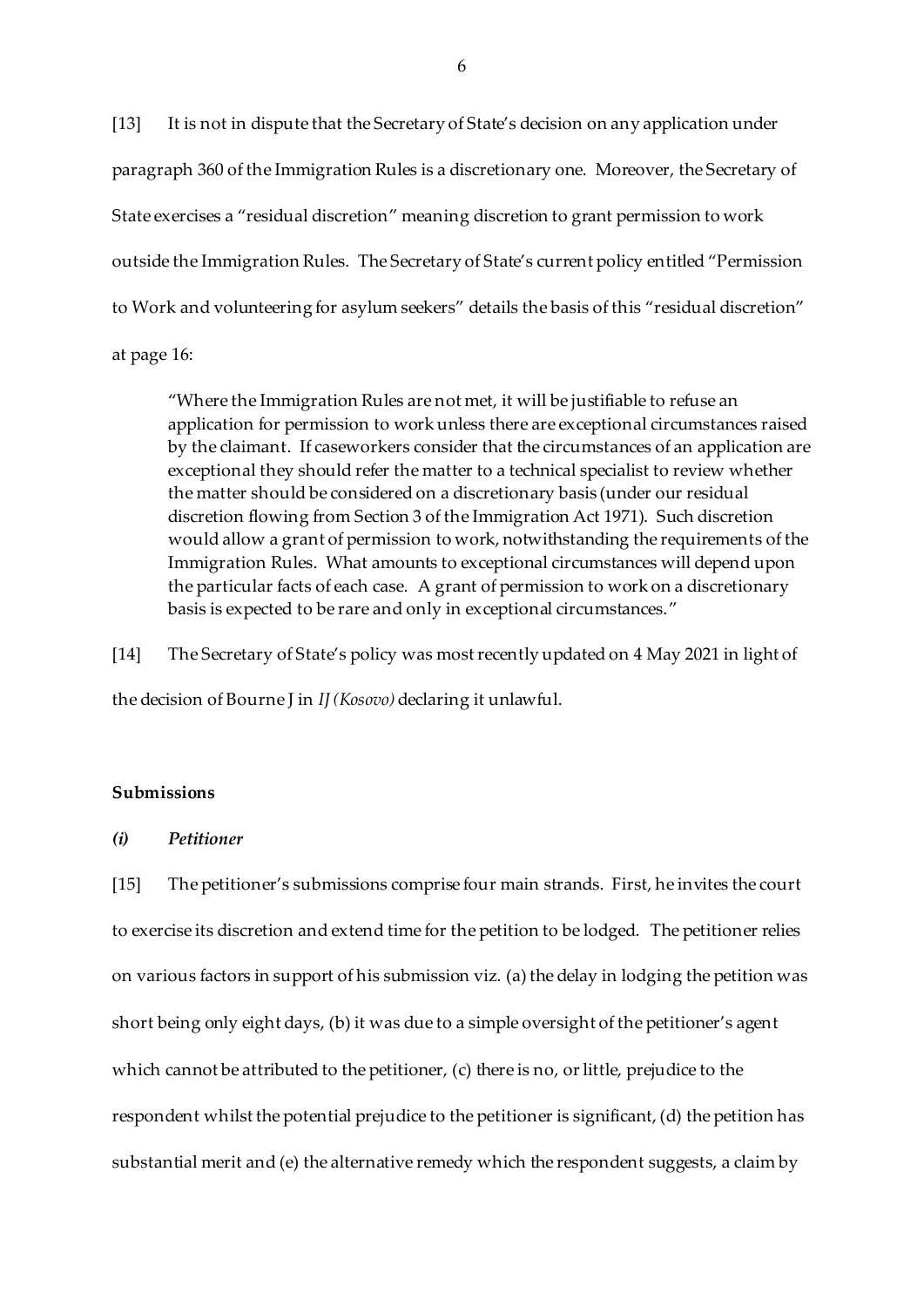the petitioner against his agent for compensation for loss of chance, is not a practical proposition.

[16] Second, the respondent erred procedurally by failing to refer his case to a technical specialist. Where exceptional circumstances are raised by an applicant for permission to work, the respondent's policy of 4 May requires that the application be referred to a technical specialist "to review whether the matter should be considered on a discretionary basis" (as quoted above). There is nothing in the respondent's decision or response to the Pre-Action Protocol letter to suggest that the petitioner's case was referred to a technical specialist. The respondent's consideration of his application therefore fell at the first hurdle. As a relevant aside, the petitioner contends that the policy and the Immigration Rules continue to be unlawful, but he does not require to advance a case that goes beyond his own.

[17] Third, the respondent gave inadequate reasons for her decision. She did not engage with the petitioner's representations. Whilst the relevant team state that they gave full consideration to the petitioner's circumstances, the reasons provided are wholly inadequate. The response to the Pre-Action Protocol letter does not cure this deficiency. The respondent asserts that there was little or nothing to distinguish the petitioner's case from other asylum seekers without specifying why this is the case.

[18] Fourth, the petitioner's circumstances are exceptional and ought to have led to a grant of permission to work without restriction to the SOL. There are two factors which make the petitioner's case exceptional, (a) delay and (b) his mental health problems. Delay relates to the two-year delay there has been in issuing a decision on his asylum application. That is longer than the average timescale, albeit it is difficult to ascertain the "norm" given the significant backlog in asylum decisions. The petitioner's mental health problems are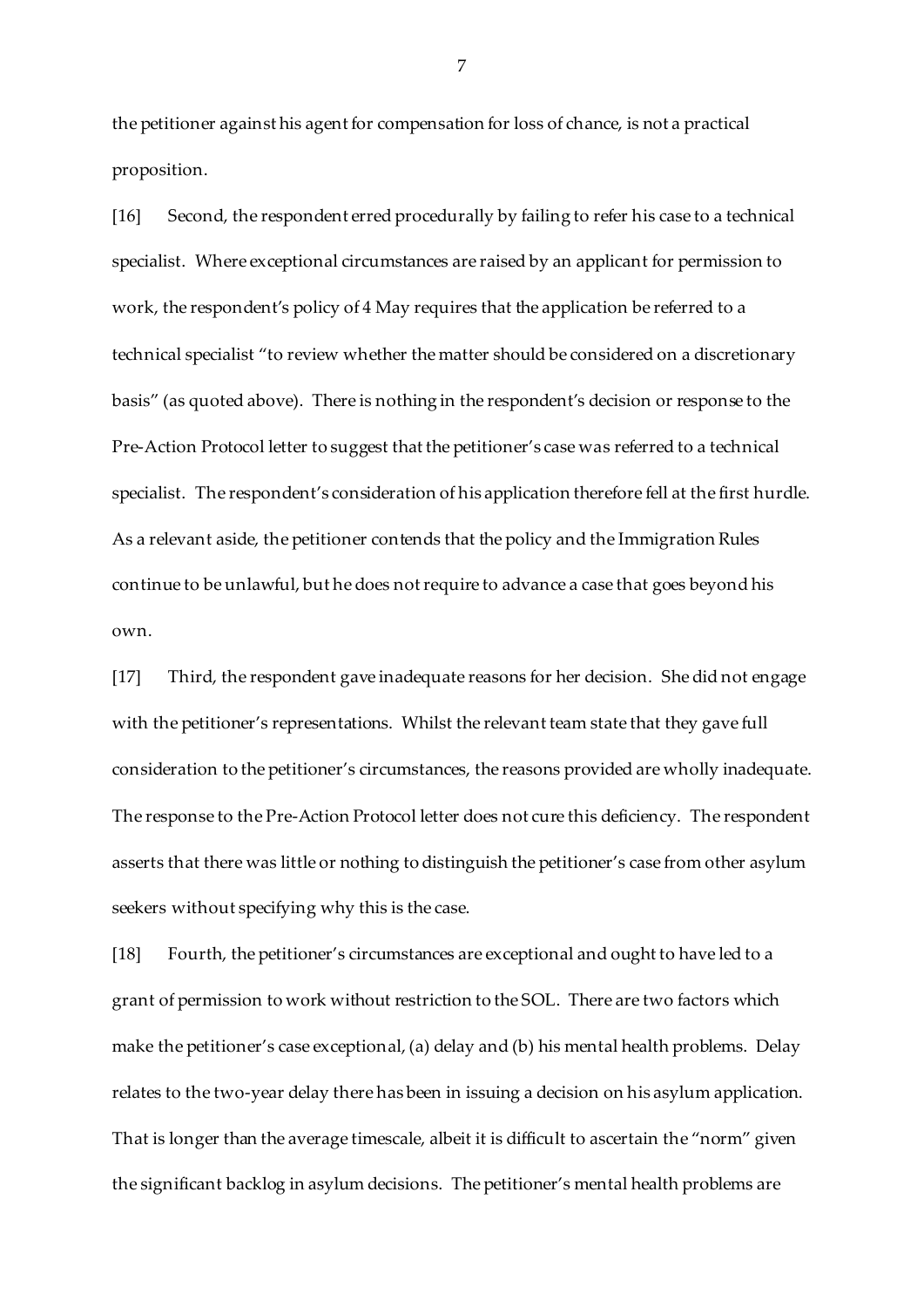supported by his history of torture and by the terms of the medical report. He pointed out that his inability to work impacted his mental health and it is within the respondent's knowledge that relatively few asylum seekers claim their mental health is materially impacted by this. As to the assessment of "exceptionality", that term must be properly understood as meaning out of the ordinary: *Huang* v *Secretary of State for the Home Department* [2007] 2 AC 167 at paragraph 20.

#### *(ii) Respondent*

[19] The respondent maintains the time bar plea. She argues that the court should not extend time for the following reasons. First, the petitioner's agents ought to have been aware of the applicable time limits given (a) they specialise in immigration work and (b) they have knowledge of the decision, it having been sent to their office. Second, the respondent reminded the petitioner of the deadline in her response to the Pre-Action Protocol letter and, in any event, a response was not required before the petition could be lodged. Third, the petitioner's reasons for missing the deadline lack specification. Fourth, the petition does not concern an issue related to the petitioner's asylum application or human rights and he has a potential remedy available against his agent for monetary compensation for loss of chance.

[20] The respondent also relies on the High Court's decision in *Rostami*. She advances six propositions with reference to it. First, it is for the UK to determine the basis upon which foreign nationals should be allowed to work on its territory (paragraphs 23 and 50). Second, the respondent has a wide margin of discretion (paragraphs 23-24). Third, there are powerful public interest factors behind the SOL, being to ensure asylum seekers only have access to jobs the labour market is unable to fill and that there is no incentive for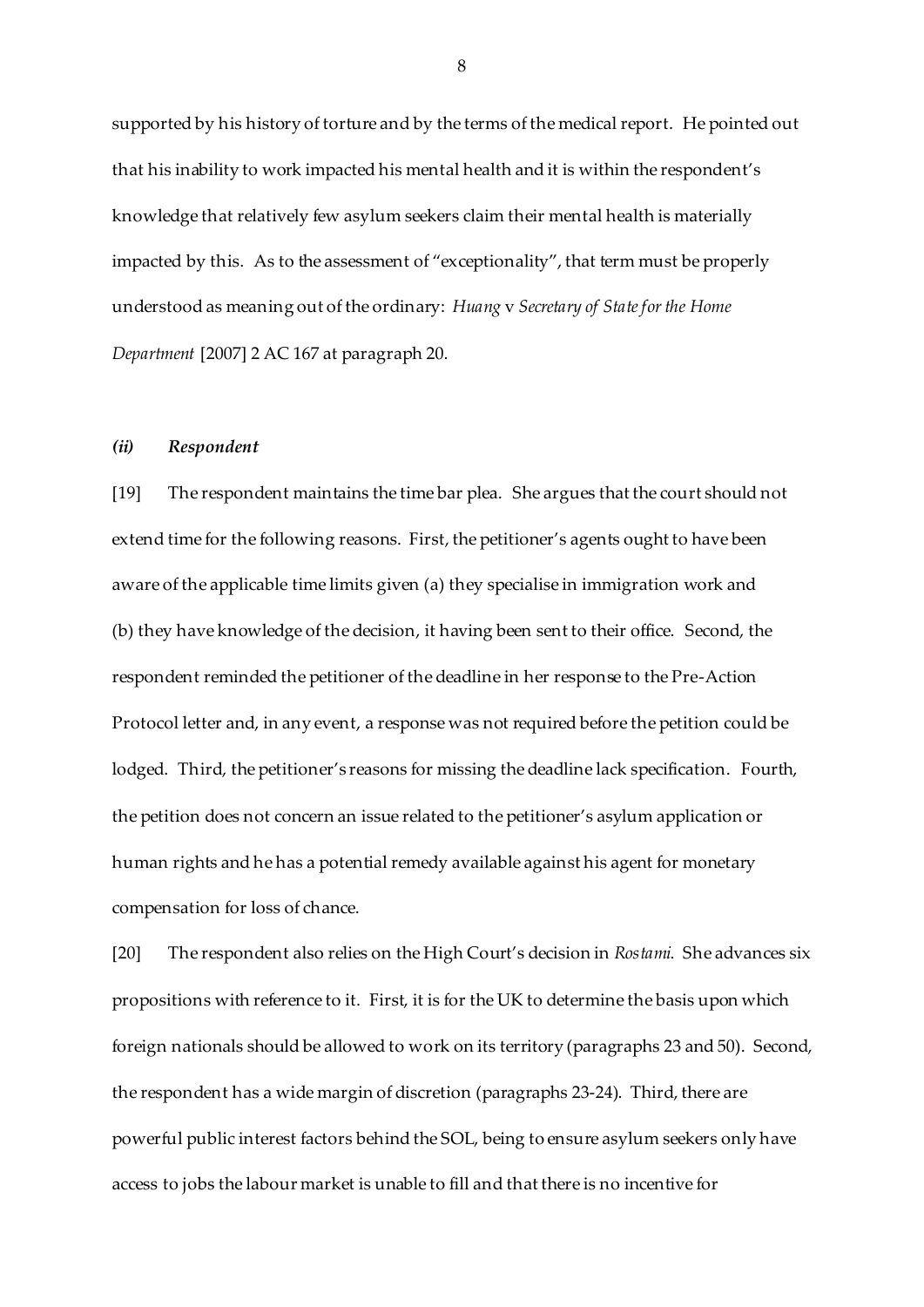unmeritorious asylum claims by only giving asylum seekers access to the same labour market as economic migrants (paragraphs 81-83). Fourth, the policy giving effect to paragraph 360 was given careful consideration by the executive (paragraph 84). Fifth, the UK is not unique in restricting asylum seekers' access to the labour market (paragraph 85). Sixth, there is no evidence that the SOL has a "real adverse impact" on asylum seekers distinct from the asylum process more generally (paragraphs 90(i) and 92(xii)). The upshot of this is that the respondent's policy is necessary and proportionate. The respondent considers that the petitioner has not challenged the lawfulness of the policy and rather only challenges the lawfulness of the 26 May decision.

[21] The decision of 26 May should be read with the respondent's Pre-Action Protocol response. Adequate reasons are provided therein in the following terms: "there is very little if nothing to nothing at all to distinguish [the Petitioner] from other asylum seekers currently awaiting a decision on international protection". The respondent's reasons may be brief, but so was the petitioner's application. A reasons challenge can only succeed where the informed reader is left in real and substantial doubt as to the reasons for the decision and what was taken into account in reaching it: *MS YZ* v *Secretary of State for the Home Department* [2017] CSIH 41 at paragraph 44. The reasons the respondent gave were an application of her policy being whether the petitioner's case was "rare or exceptional". The conclusion she reached was open to her and a similar reasons challenge was recently rejected by the High Court (*R (Cardona)* v *Secretary of State for the Home Department* [2021] EWHC 2656 (Admin)).

[22] Esto there is an error in the respondent's reasoning, it is not material. The petitioner does not contend that the respondent's policy is unlawful and the particular circumstances of his case are not "rare or exceptional". The effect of delay meant that paragraph 360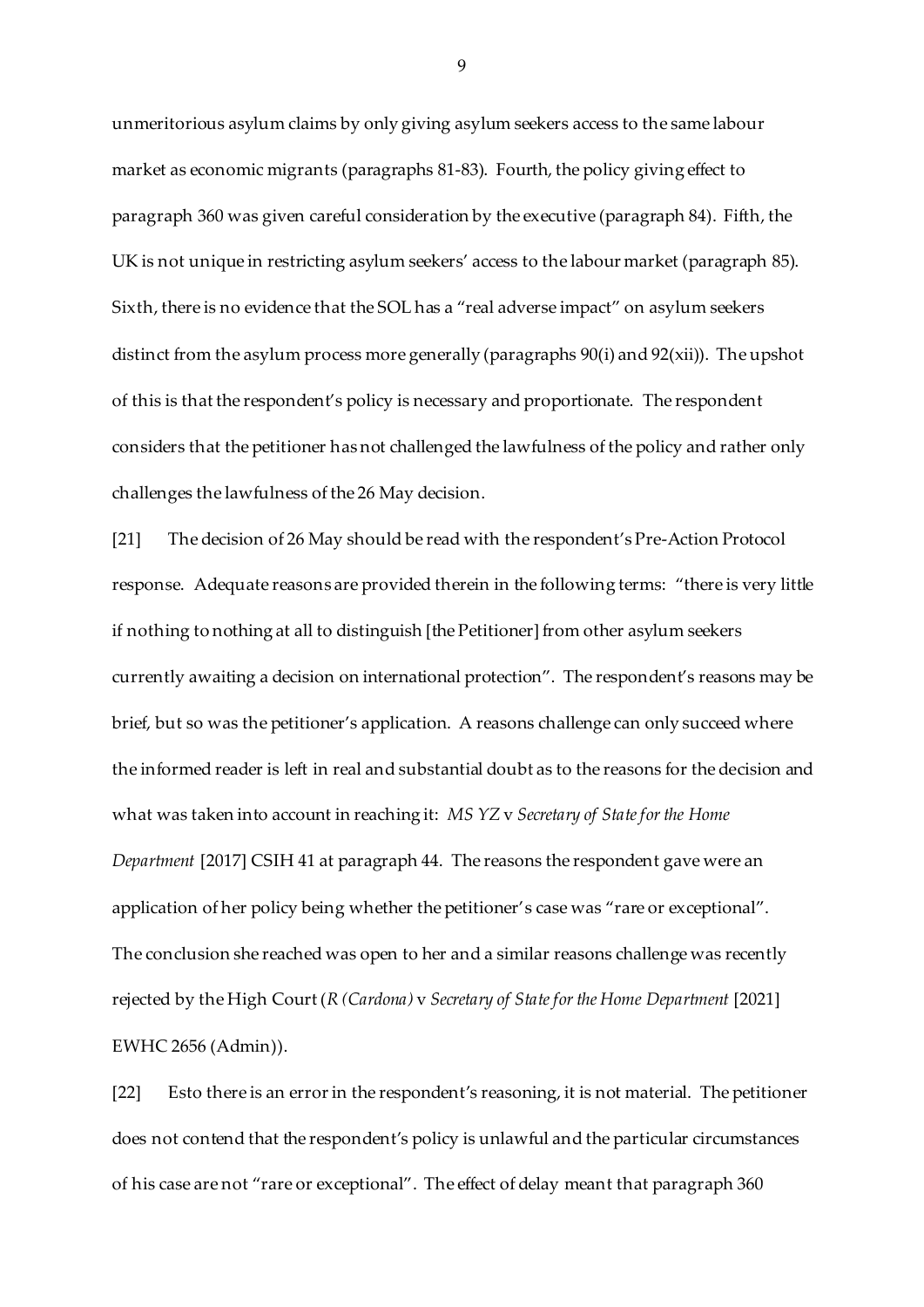applies to the petitioner's case. It does not make his case exceptional, particularly given there is no time limit for an immigration decision: *EB (Kosovo)* v *Secretary of State for the Home Department* [2009] 1 AC 1159 at paragraph 13. The petitioner's assertion that his inability to work has impacted his mental health is not supported by the medical evidence. It is likely attributable to a number of factors, particularly given most asylum seekers will experience such issues whilst awaiting a decision. *IJ (Kosovo)* is distinguishable given the petitioner does not claim to be a victim of trafficking and his application for permission to work was decided under the updated policy introduced in light of the decision in *IJ (Kosovo*). The respondent was entitled to conclude as she did on the information provided.

### **Analysis and reasons**

#### *Time bar*

[23] The parties agree that the petition is prima facie time barred. The question that I must determine is whether, having regard to all the circumstances, it would be just and equitable to extend time. The circumstances I consider most pertinent to this question are as follows. First, the challenge is not limited to a reasons challenge. The petitioner also contends that (a) his circumstances ought to have been considered exceptional (an irrationality challenge) and (b) the respondent's policy and paragraph 360 are unlawful (an illegality challenge). The petition therefore potentially raises a point of general importance and should not be left unresolved: *R* v *Secretary of State for the Home Department, ex p Ruddock* [1987] 1 WLR 1482. Second, the petitioner's alternative remedy faces significant practical difficulties. Third, the respondent does not dispute that she faces limited, if any, prejudice if the petition is allowed to proceed. Having regard to these circumstances, I am satisfied that time should be extended.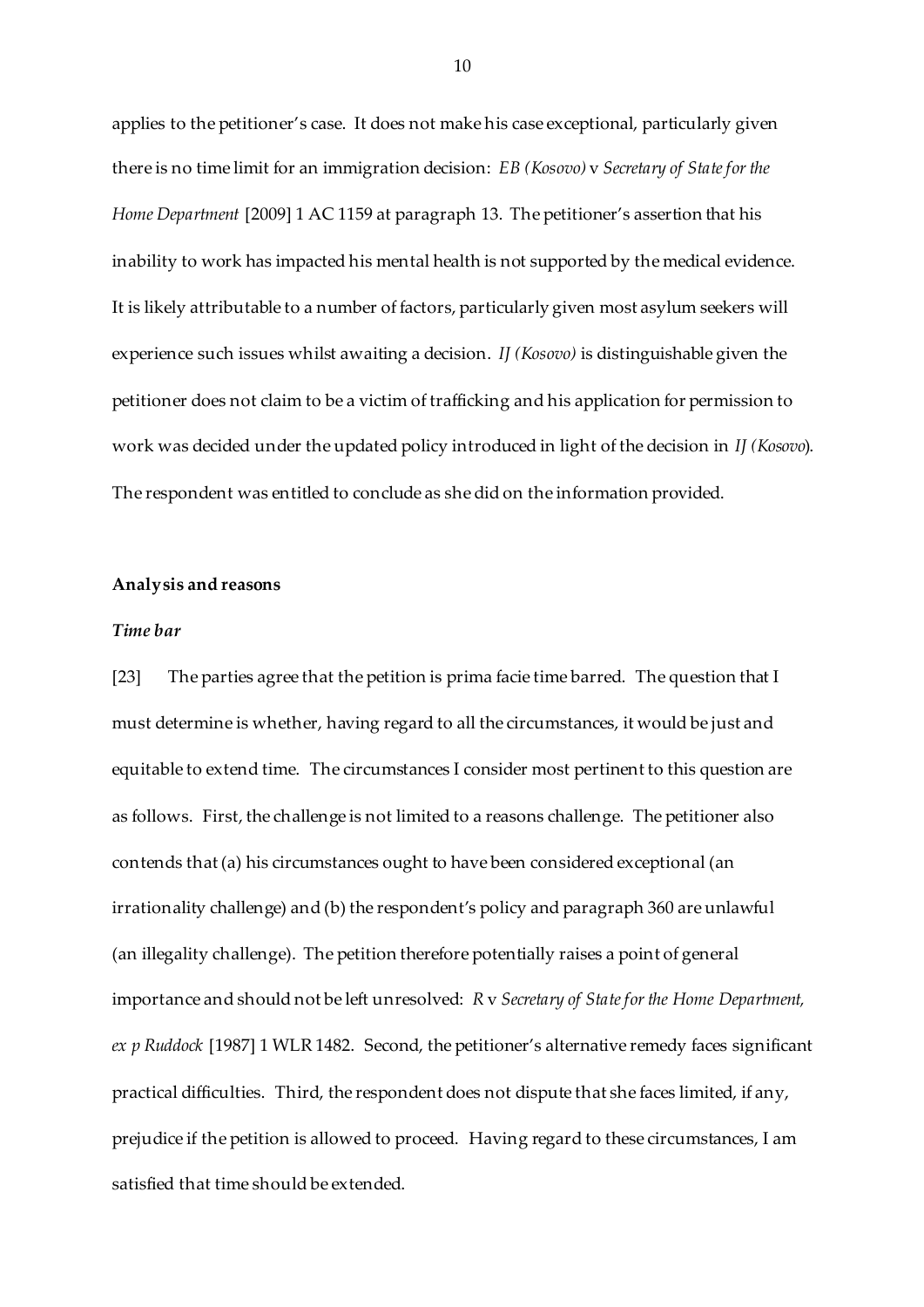*Merits*

[24] In relation to the petitioner's reasons challenge, I must first determine whether the respondent's response to the Pre-Action Protocol letter is to be considered alongside her 26 May decision. I consider the position to be clear. The petitioner makes no averments why the response should not form part of the reasons for the decision. If he had, I would have reached the same conclusions in light of the observations of Lord Reed in *Chief Constable, Lothian and Borders Police* v *Lothian and Borders Police Board* 2005 SLT 315 at paragraph 65. Whilst the reasons given in the response are late, they are consistent with the 26 May decision insofar as they maintain that the petitioner should be restricted to the SOL. They were also provided directly from the decision-makers of the application through the respondent. Most significantly, the reasons were given prior to proceedings being raised. [25] Having regard to the reasons given at para [6] above, I am satisfied that they are sufficiently clear and intelligible to be adequate. The petitioner does not dispute that the respondent is entitled to state her reasons briefly: *South Bucks District Council* v *Porter (No 2)* [2004] 1 WLR 1953 at paragraph 35. The respondent concluded that "there is very little if nothing at all to distinguish the petitioner's case from other asylum seekers". It is clear from that statement that the respondent did not consider the petitioner's circumstances to be rare or exceptional, a test that the petitioner was well aware he had to meet. The reasons given by the respondent do not leave the informed reader in real or substantial doubt as to the reasons for her decision: *MS YZ (supra)* at paragraphs 44-45.

[26] There were no procedural failures as claimed by the petitioner. The passage from the respondent's policy he relies on in support of that proposition is clear that referral to a technical specialist will only occur where the caseworker assessing the application considers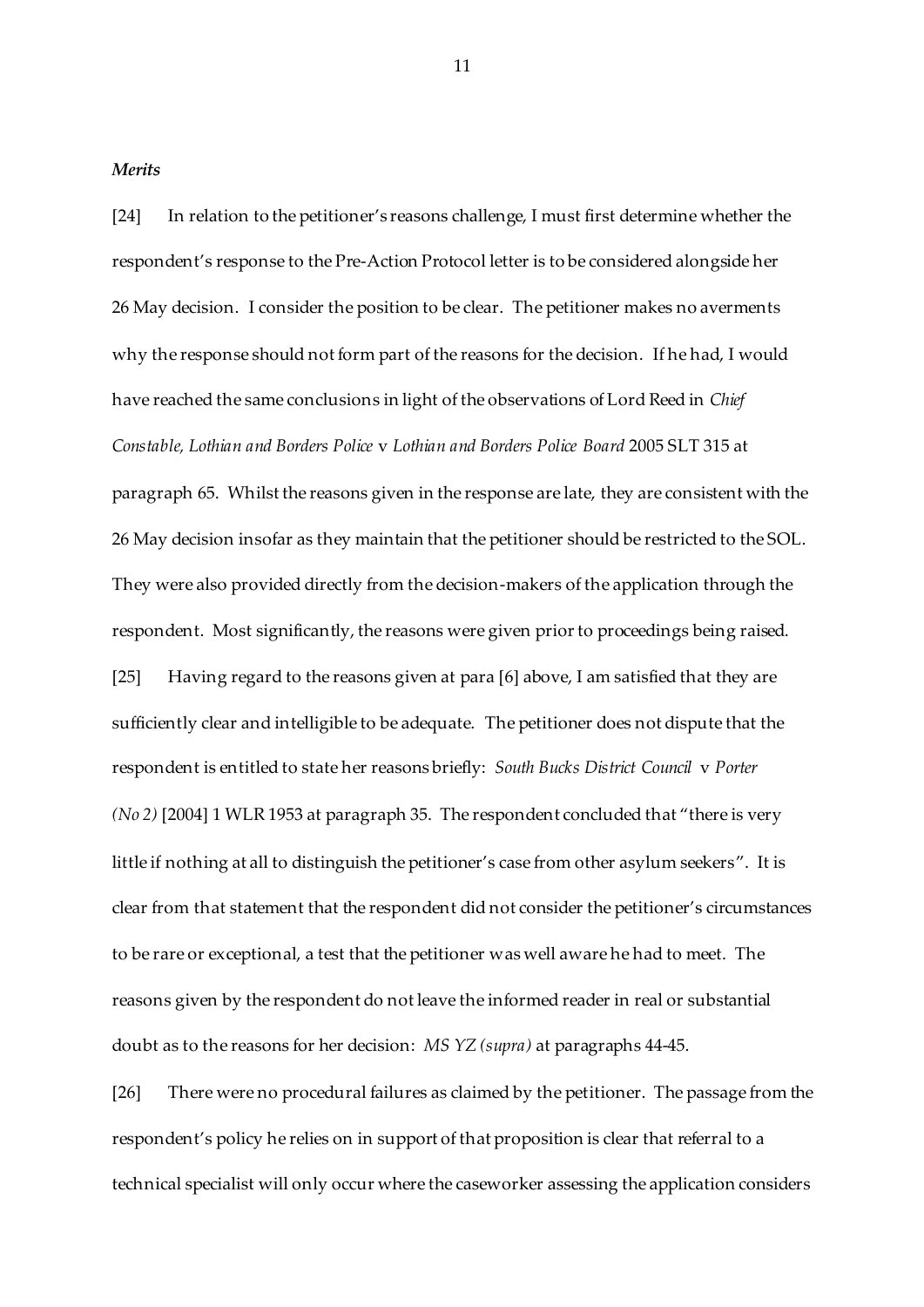there are exceptional circumstances raised therein. In the instant case, the caseworker was not satisfied that the petitioner's circumstances were exceptional. There was therefore nothing to trigger referral to a technical specialist.

[27] On the basis that I have found that the respondent gave adequate reasons for her decision, the petitioner can only succeed if he can demonstrate that the respondent's conclusions were irrational or perverse. For the following reasons, I find that he is unable to do so. Delay has been advanced as an exceptional circumstance in these proceedings, but it was not included in the petitioner's application for permission to work. I must review the respondent's decision based on the information before her at the time of making her decision. Even if it had been, the petitioner's position regarding delay is inconsistent. On the one hand, he submits that the "norm" for a decision cannot be ascertained (Statement 16 of the Petition), and on the other, says that the petitioner's delay is long "comparative to the average" without specification (paragraph 28(b) of Note of Argument).

[28] In his application, the petitioner only relied on his history of torture and mental health issues. The petitioner no longer relies on his history of torture as an exceptional circumstance. Instead, he says this is relevant in supporting his claim to suffer from mental health issues. As the petitioner relies on his mental health issues, the difficulty the petitioner faces is that the medical evidence does not support that this has any relation to his ability or inability to work. The respondent was entitled to find that this was an unsubstantiated assertion. The petitioner's averment at Statement 16 of the Petition that relatively few asylum seekers have identified the absence of work as materially impacting their mental health is also unsubstantiated. In sum, the respondent was entitled to conclude as she did on the information presented with the application.